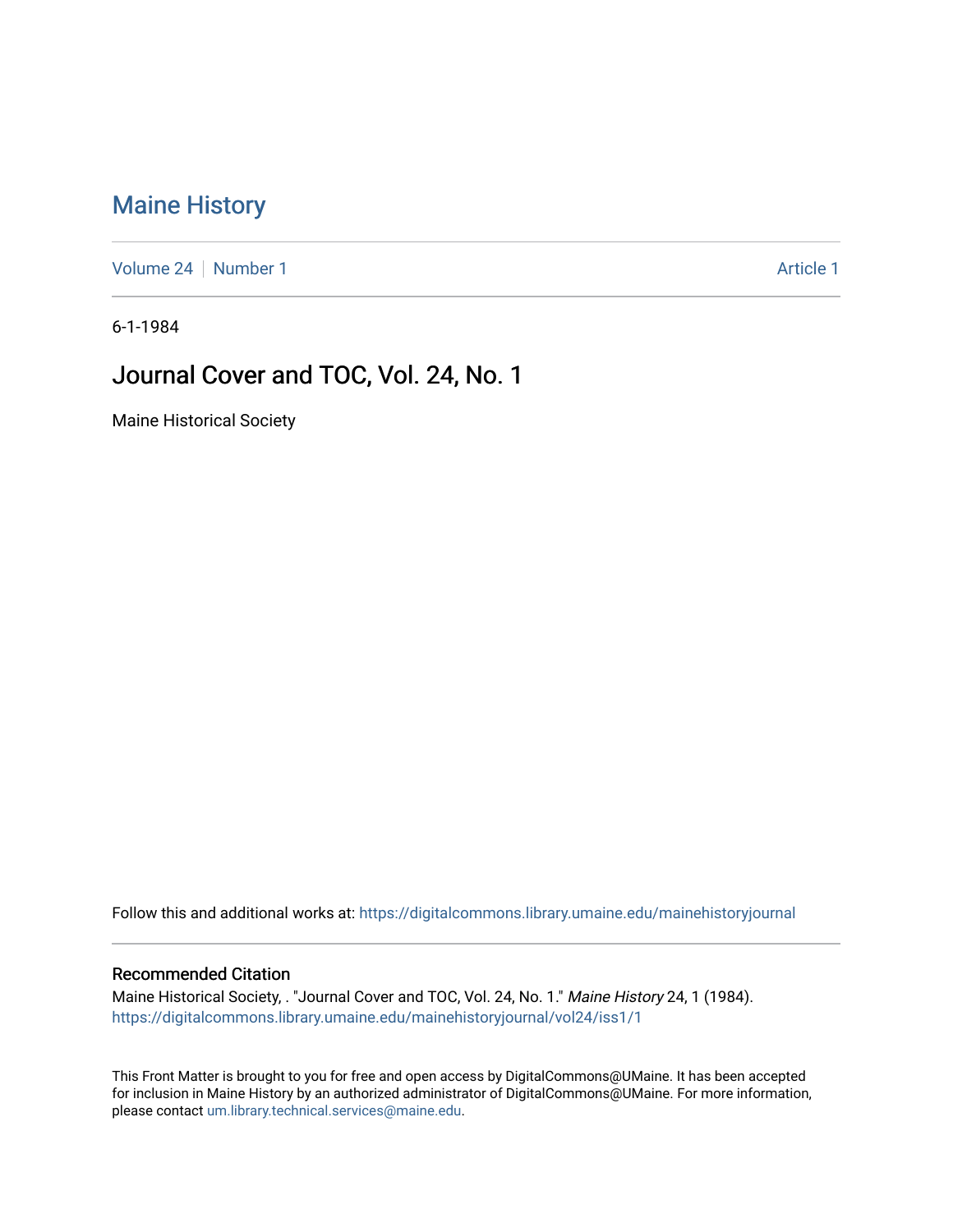

## *MAINE HISTORICAL SOCIETY*

# *QUARTERLY*

*Vol. 24, No. 1 Summer, 1984*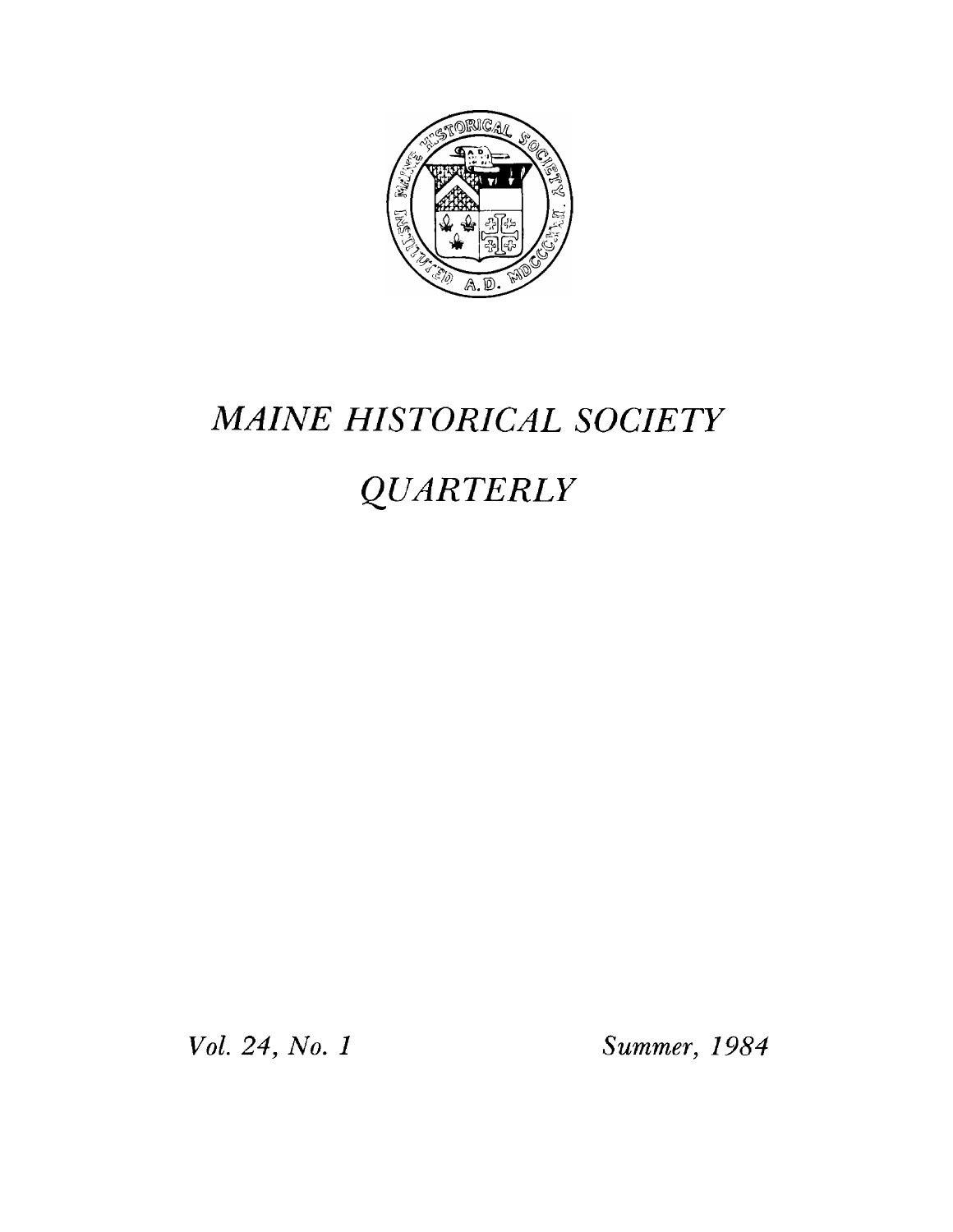#### *M AINE HISTORICAL SOCIETY Incorporated 1822*

#### *OFFICERS*

Gordon F. Grimes, *President* Priscilla F. Gray, *Vice-President* John E. Ham, Jr., *Secretary* Donald K. Saunders, *Treasurer*

#### *TRUSTEES*

*Terms Expire 1985*

Robert H. Babcock<br>Priscilla F. Gray Roger Howell, Jr. Joseph Sewall

Neal W. Allen, Jr.<br>
Robert H. Babcock (ane S. Moody Mary-Kate Murphy

#### *Terms Expire 1986*

Robert N. Bass Joel W. Eastman Joan S. Hayden William C. Pierce

Donald K. Saunders Frank N. Strout Harry Z. Sky James B. Vickery

#### *Terms Expire 1987*

Lena E. Browne Marylee B. Dodge Gordon F. Grimes JohnE. Ham, Jr.

Bruce W. Hazelton William B. Jordan, Jr. Mary-Eliza Wengren JohnW. L. White

#### *STAFF*

William H. Toner, Jr., *Director* Dorothy L. Armentrout, *Secretary to the Director* Sigrid P. Austin, *Administrative Assistant* Margaret J. McCain, *Librarian* Linda D. Jayes, *Cataloger* Thomas L. Gaffney, *Curator of Manuscripts* Lisa C. Fink, *Manuscript Assistant* Elizabeth S. Hamill, *Museum Curator* Joan G. Ray, *Museum Assistant* Cynthia J. Murphy, *Staff Assistant!Receptionist*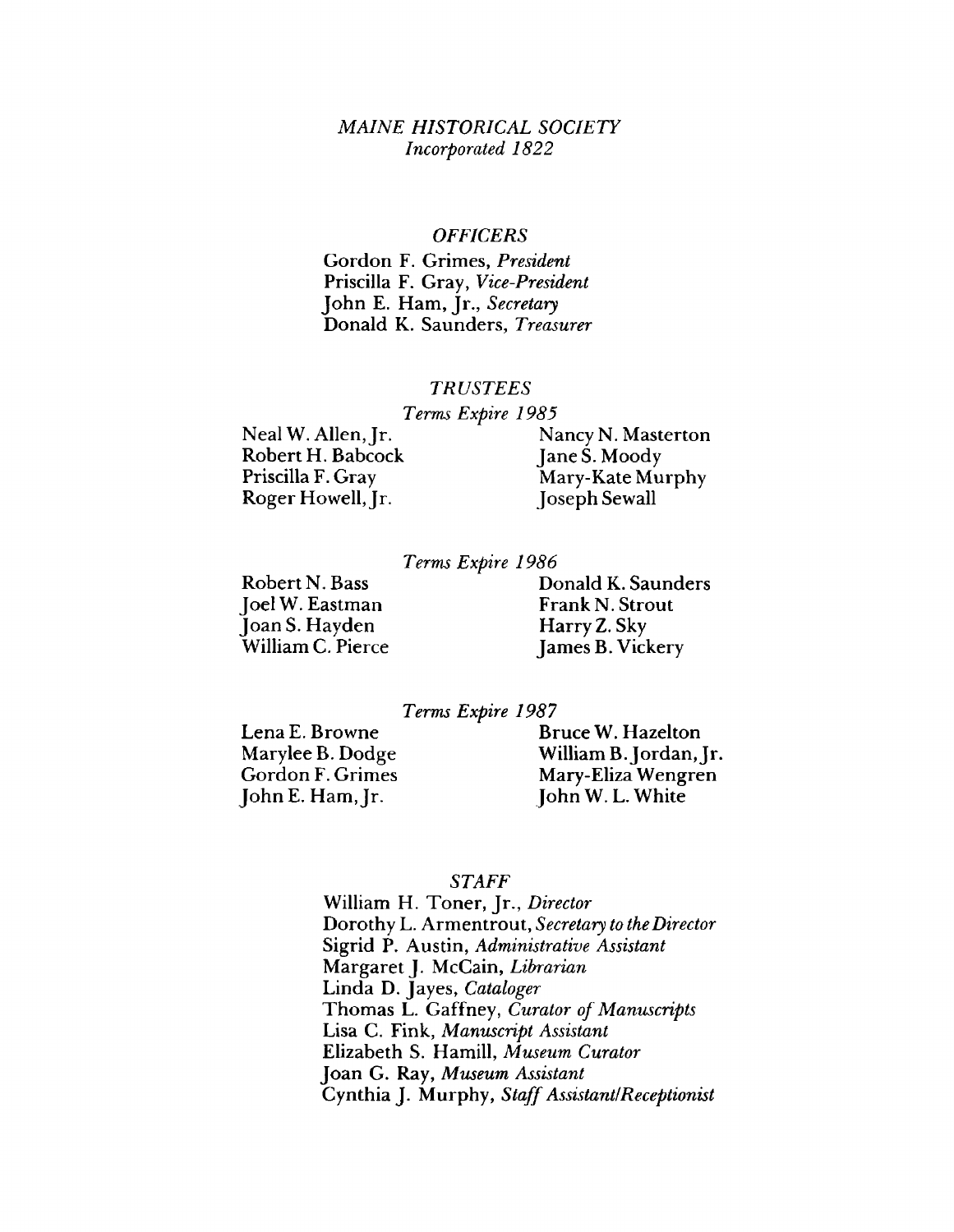## MAINE HISTORICAL SOCIETY **QUARTERLY**

Vol. 24, No. 1

Summer, 1984

### **ARTICLE**

| TIMBER DOWN THE ST. JOHN: A STUDY IN MAINE-NEW |                 |     |
|------------------------------------------------|-----------------|-----|
| <b>BRUNSWICK RELATIONS</b>                     | Richard W. Judd | 195 |

### **BOOK REVIEWS**

| A KENNEBUNKPORT ALBUM, by Joyce Butler. |                                                        |     |
|-----------------------------------------|--------------------------------------------------------|-----|
|                                         | Joyce K. Bibber                                        | 219 |
|                                         | A REASSESSMENT OF NEW ENGLAND AGRICULTURE IN THE LAST  |     |
|                                         | THIRTY YEARS OF THE NINETEENTH CENTURY, by Paul        |     |
| Glen Manyon.                            | Thomas C. Hubka                                        | 221 |
|                                         | THE WAR OF 1812: LAND OPERATIONS, by George F. G.      |     |
| Stanley.                                | Barry J. Lohnes                                        | 225 |
|                                         | L'ENCLUME AND LE COÛTEAU: THE LIFE AND WORK OF ADÉLARD |     |
|                                         | COTÉ, FOLK ARTIST, by Norman Beaupré.                  |     |
|                                         | <b>Beatrice Craig</b>                                  | 998 |
|                                         |                                                        |     |

#### WRITINGS IN MAINE HISTORY 230